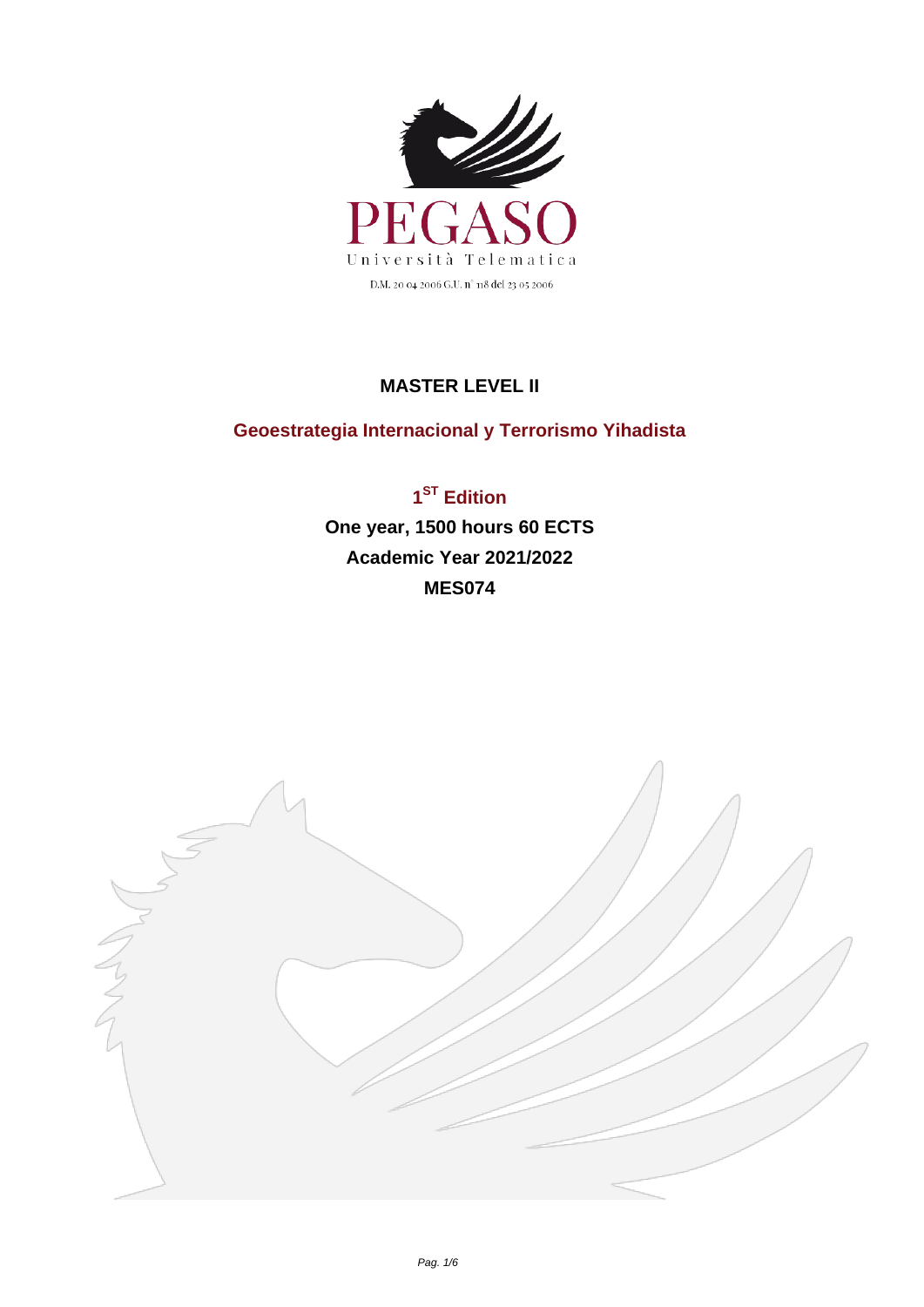

| <b>Title</b>         | Geoestrategia Internacional y Terrorismo Yihadista                                                                                                                                                                                                                                                                                                                                                                                                                                                                                                    |
|----------------------|-------------------------------------------------------------------------------------------------------------------------------------------------------------------------------------------------------------------------------------------------------------------------------------------------------------------------------------------------------------------------------------------------------------------------------------------------------------------------------------------------------------------------------------------------------|
| <b>Edition</b>       | $1ST$ Edition                                                                                                                                                                                                                                                                                                                                                                                                                                                                                                                                         |
| <b>Area</b>          | <b>INTERNATIONAL</b>                                                                                                                                                                                                                                                                                                                                                                                                                                                                                                                                  |
| <b>Category</b>      | <b>MASTER</b>                                                                                                                                                                                                                                                                                                                                                                                                                                                                                                                                         |
| <b>Level</b>         | Level II                                                                                                                                                                                                                                                                                                                                                                                                                                                                                                                                              |
| <b>Academic Year</b> | 2021/2022                                                                                                                                                                                                                                                                                                                                                                                                                                                                                                                                             |
| <b>Duration</b>      | One year, 1500 hours, 60 ECTS                                                                                                                                                                                                                                                                                                                                                                                                                                                                                                                         |
| <b>Presentation</b>  | This Postgraduate Master Course in international geostrategy is designed to<br>provide the student with extensive knowledge related to military issues, national<br>security, defense policy, modern defense theory, conflicts and international<br>politics, intelligence services, terrorism and organized crime, military industry<br>and the economy of defense, among others.<br>The main objective of this Postgraduate Master Course is the highly qualified<br>training of professionals and experts in the fight against jihadist terrorism. |
| <b>Objectives</b>    | This geostrategy course is designed for members of the Armed Forces, State<br>Security Forces and Bodies or other police forces, as well as professionals<br>whose daily activity is related to security and defense sciences.<br>The Postgraduate Master Course is aimed especially at university graduates.                                                                                                                                                                                                                                         |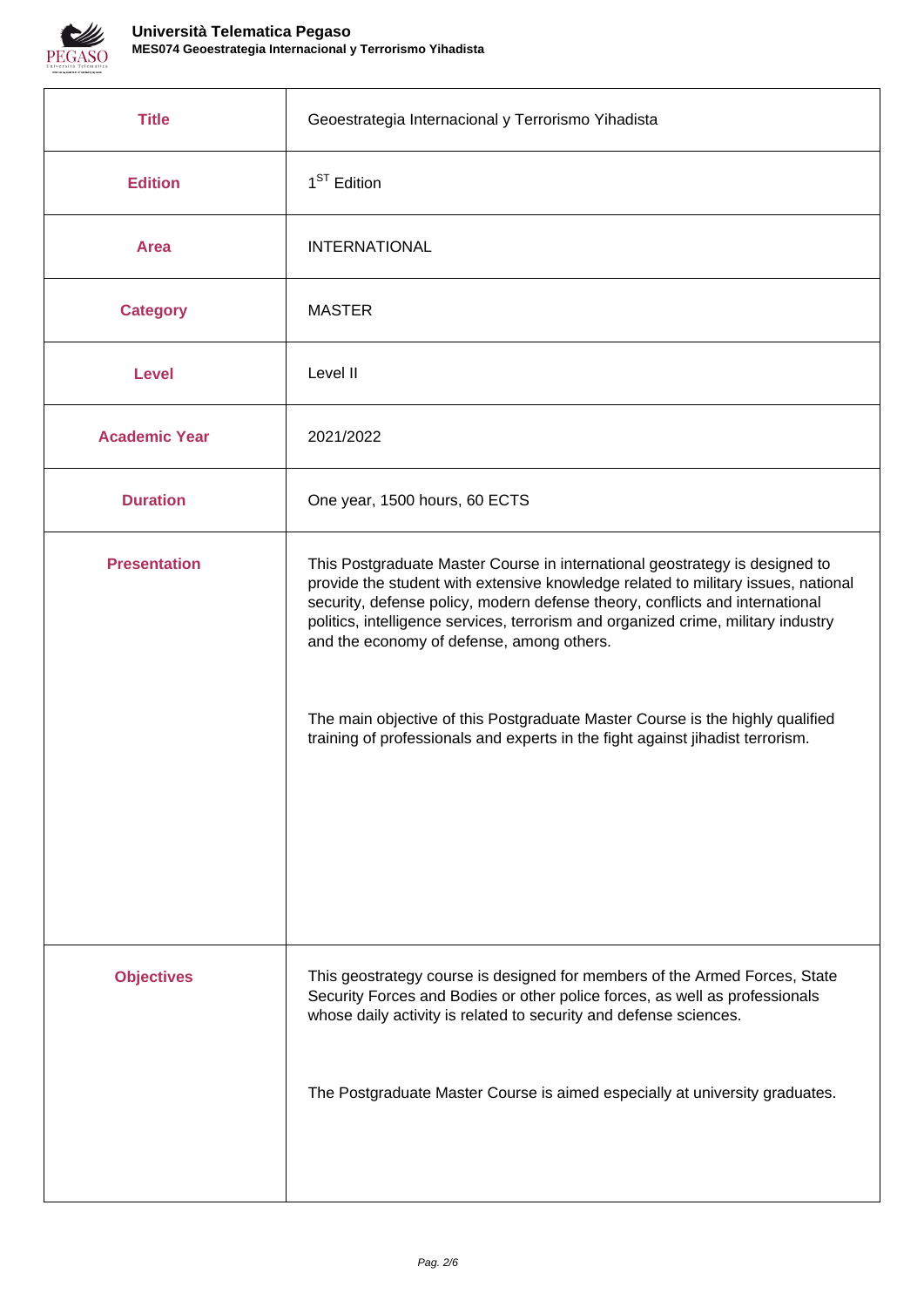

|                | The distance learning system shall provide assisted learning along a<br>predetermined educational path, with access to didactic materials specifically |                                                                                                                               |                                                                                                                                                                                                                                                                                                                                                                                                                                                                                                                                                                                                          |
|----------------|--------------------------------------------------------------------------------------------------------------------------------------------------------|-------------------------------------------------------------------------------------------------------------------------------|----------------------------------------------------------------------------------------------------------------------------------------------------------------------------------------------------------------------------------------------------------------------------------------------------------------------------------------------------------------------------------------------------------------------------------------------------------------------------------------------------------------------------------------------------------------------------------------------------------|
|                |                                                                                                                                                        |                                                                                                                               |                                                                                                                                                                                                                                                                                                                                                                                                                                                                                                                                                                                                          |
| $\mathbf{1}$   | Historia de la Política Exterior y las Relaciones Internacionales de Estados<br>Unidos                                                                 | 6                                                                                                                             |                                                                                                                                                                                                                                                                                                                                                                                                                                                                                                                                                                                                          |
| $\overline{2}$ |                                                                                                                                                        | 6                                                                                                                             |                                                                                                                                                                                                                                                                                                                                                                                                                                                                                                                                                                                                          |
| 3              | Geopolítica y Terrorismo Islamista en China                                                                                                            | 6                                                                                                                             |                                                                                                                                                                                                                                                                                                                                                                                                                                                                                                                                                                                                          |
| 4              | El Estado Islámico. La Guerra secreta en Siria                                                                                                         | 6                                                                                                                             |                                                                                                                                                                                                                                                                                                                                                                                                                                                                                                                                                                                                          |
| 5              | Metodología de Investigación en Ciencias Sociales                                                                                                      | 6                                                                                                                             |                                                                                                                                                                                                                                                                                                                                                                                                                                                                                                                                                                                                          |
| 6              | El Derecho de las Fuerzas Armadas en Zona de Operaciones                                                                                               | 6                                                                                                                             |                                                                                                                                                                                                                                                                                                                                                                                                                                                                                                                                                                                                          |
| $\overline{7}$ | Usos Estratégicos del Ciberespacio                                                                                                                     | 6                                                                                                                             |                                                                                                                                                                                                                                                                                                                                                                                                                                                                                                                                                                                                          |
| 8              | Inteligencia cultural y geopolítica del terrorismo yihadista                                                                                           | 6                                                                                                                             |                                                                                                                                                                                                                                                                                                                                                                                                                                                                                                                                                                                                          |
| 9              | Análisis de la ciberinteligencia y el ciberterrorismo                                                                                                  | 6                                                                                                                             |                                                                                                                                                                                                                                                                                                                                                                                                                                                                                                                                                                                                          |
|                |                                                                                                                                                        |                                                                                                                               |                                                                                                                                                                                                                                                                                                                                                                                                                                                                                                                                                                                                          |
| 10             | Trabajo Final de Master                                                                                                                                | 6                                                                                                                             |                                                                                                                                                                                                                                                                                                                                                                                                                                                                                                                                                                                                          |
|                |                                                                                                                                                        | to answer their enquiries.<br>student.<br>for the acquisition of practical skills.<br><b>Topics</b><br>La ideología Yihadista | developed, with a wide range of interactive individual and group activities,<br>supervised by tutors and experts in the field, able to interact with students and<br>The study of the didactic materials, both digital (video lessons of the lecturers<br>with graphic animations) and on paper support (lecture notes and/or texts), is<br>conducted according to the time schedules and personal availability of the<br>Students may avail of video lessons for the study of theoretical knowledge, of<br>bibliographies and sitographies, in addition to notes and documents necessary<br><b>ECTS</b> |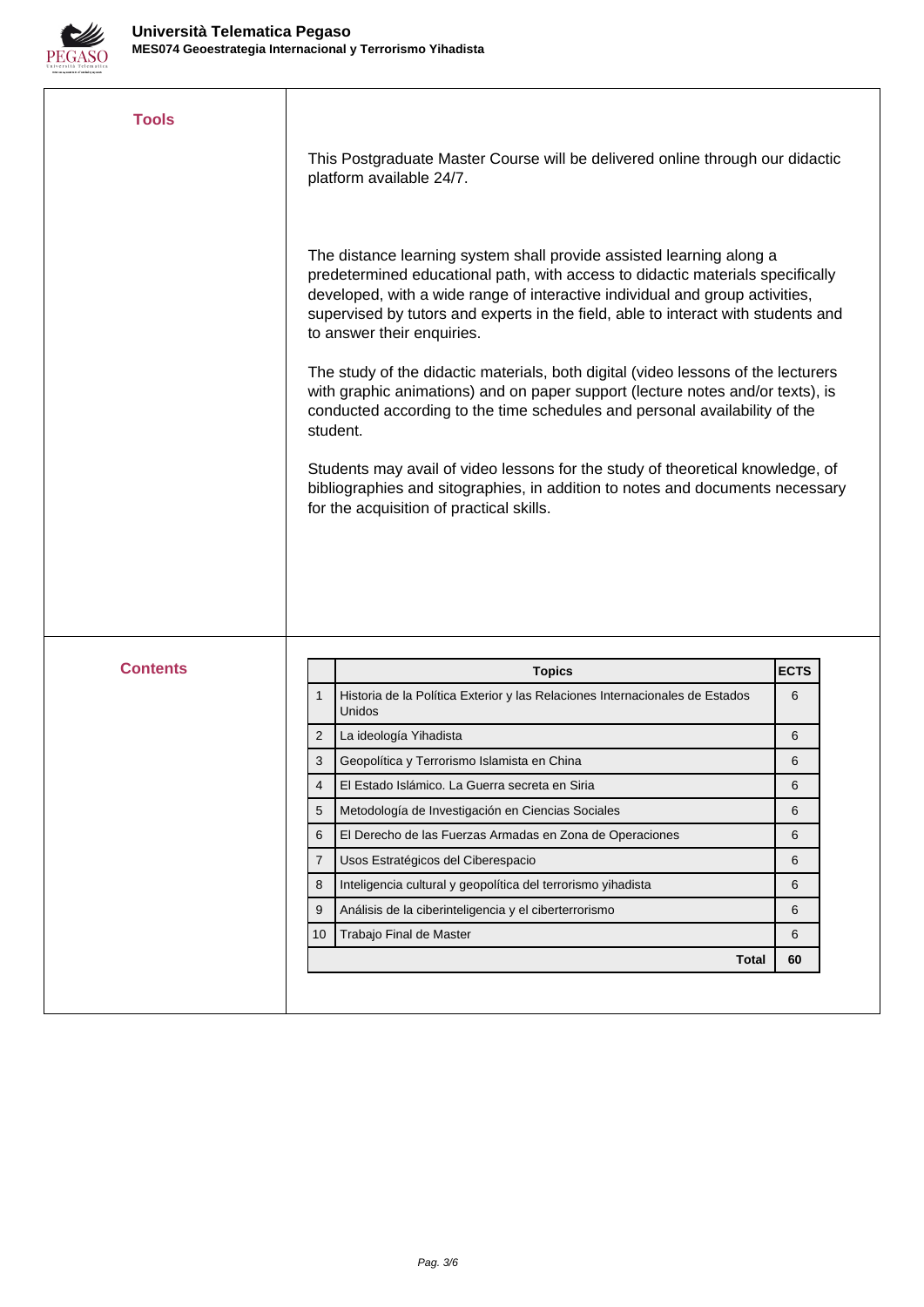

| <b>Committments</b>          | Upon enrolment, the student will receive, at the e-mail address provided during<br>the enrolment process, the credentials to access the UniPegaso platform,<br>where they will be able to download the final certificate once the have<br>successfully passed the final examination. |
|------------------------------|--------------------------------------------------------------------------------------------------------------------------------------------------------------------------------------------------------------------------------------------------------------------------------------|
|                              | Students are expected to:                                                                                                                                                                                                                                                            |
|                              | • study the didactic material specifically arranged;                                                                                                                                                                                                                                 |
|                              | • participate in online activities;                                                                                                                                                                                                                                                  |
|                              | • successfully meet the required learning outcomes of each module as stated in<br>course outline in order to pass the assignments;                                                                                                                                                   |
|                              | • revise the assignments according to the lecturers' comments in an event of<br>the failure to meet one or more of the learning outcomes for each module;                                                                                                                            |
|                              | • successfully pass the final dissertation defense real time via digital tools.                                                                                                                                                                                                      |
|                              |                                                                                                                                                                                                                                                                                      |
| <b>Access Qualifications</b> | The following access qualifications are required:                                                                                                                                                                                                                                    |
|                              | • Master's degree corresponding to EQF level 7                                                                                                                                                                                                                                       |
|                              |                                                                                                                                                                                                                                                                                      |
|                              |                                                                                                                                                                                                                                                                                      |
| <b>Enrolment terms</b>       | <b>Enrolment always open</b>                                                                                                                                                                                                                                                         |
| <b>Terms and Conditions</b>  | The administration department reserves the right to activate the Postgraduate<br>Course: https://docs.unipegaso.it/postlaurea/mancata_attivazione.pdf                                                                                                                                |
|                              | By enrolling in this course, you accept and agree to abide by the following<br>Terms and Conditions of Use:<br>https://docs.unipegaso.it/postlaurea/cond_util_post.pdf                                                                                                               |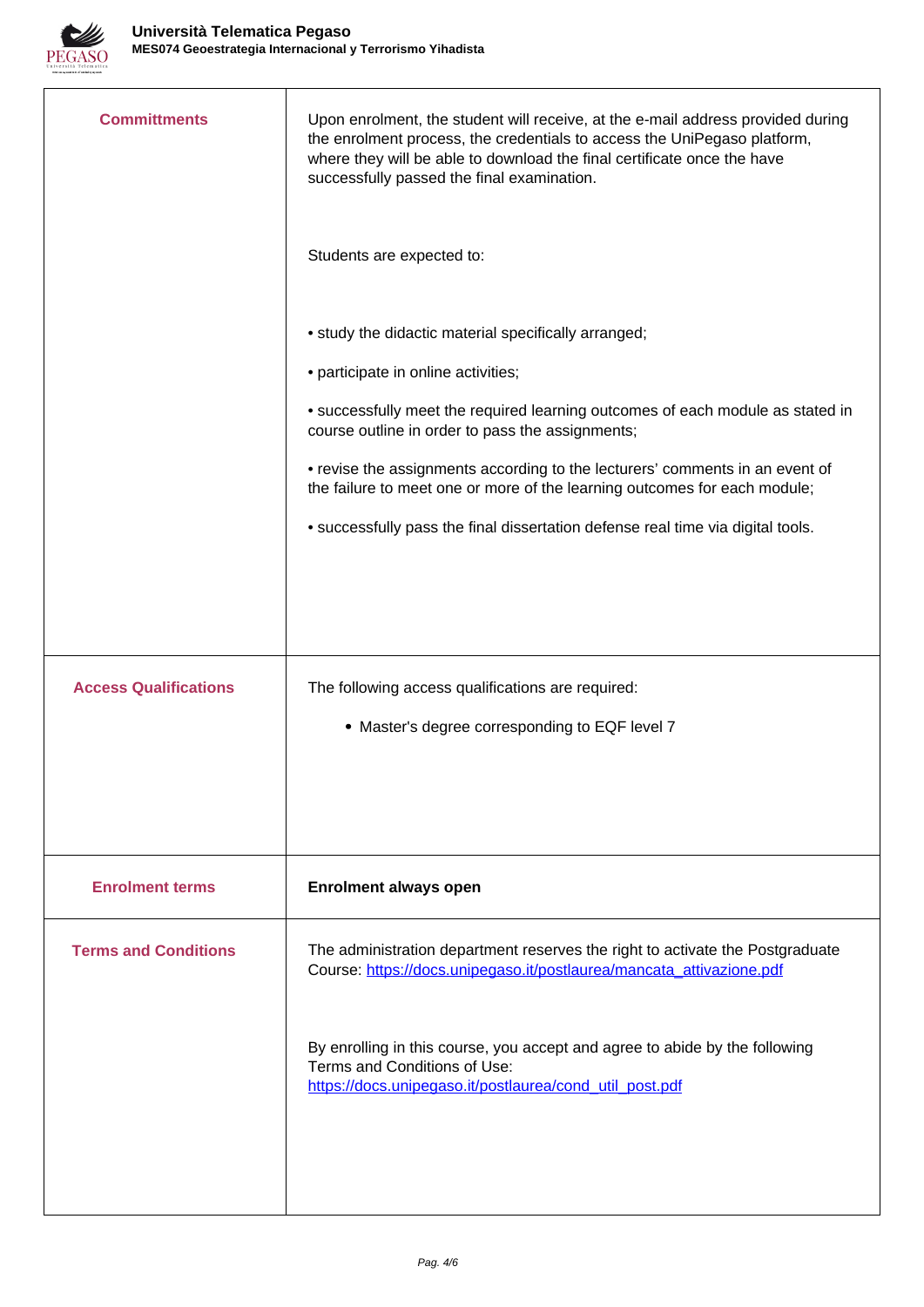

|                                                                                                                                                                                                                                                                                                                                                                                                                                                                                                                                                                                                                                                                                                                                                                                                                                                                                                                                                                                                                                                                                                                                                                                                                         | <b>Payment modalities</b> | For information about enrolment fees and payment modalities, please<br>contact the following address: administracion@iniseg.es |
|-------------------------------------------------------------------------------------------------------------------------------------------------------------------------------------------------------------------------------------------------------------------------------------------------------------------------------------------------------------------------------------------------------------------------------------------------------------------------------------------------------------------------------------------------------------------------------------------------------------------------------------------------------------------------------------------------------------------------------------------------------------------------------------------------------------------------------------------------------------------------------------------------------------------------------------------------------------------------------------------------------------------------------------------------------------------------------------------------------------------------------------------------------------------------------------------------------------------------|---------------------------|--------------------------------------------------------------------------------------------------------------------------------|
| <b>Data Protection Act</b><br>DATA PROTECTION ACT IN COMPLIANCE WITH THE REGULATION (EU)<br>2016/679 OF THE EUROPEAN PARLIAMENT AND OF THE COUNCIL of 27<br><b>April 2016</b><br>We hereby inform you that your data is processed in compliance with the new<br>General Data Protection Regulation (EU Reg. 2016/679) by Università<br>Telematica Pegaso. On the website www.unipegaso.it you can find the<br>information regarding the procedures and methods of data processing.<br>At any time, in relation to your Data, you may exercise your rights under the<br>terms and conditions described in articles 7 and 15-22 of the Rules, by<br>contacting the Data Controller of Università Telematica Pegaso, Piazza Trieste<br>e Trento, 48 - 80132 Naples, by post or fax, indicating on the envelope or on the<br>sheet the wording " Privacy Policy", or sending an e-mail at:<br>privacy@unipegaso.it<br>You can find the Regulation on the website of Università Telematica Pegaso at<br>the following link:<br>https://www.unipegaso.it/website/privacy<br>It is possible to consult the information on the UniversitA Telematica Pegaso<br>website, at the address: http://www.unipegaso.it/website/privacy |                           |                                                                                                                                |